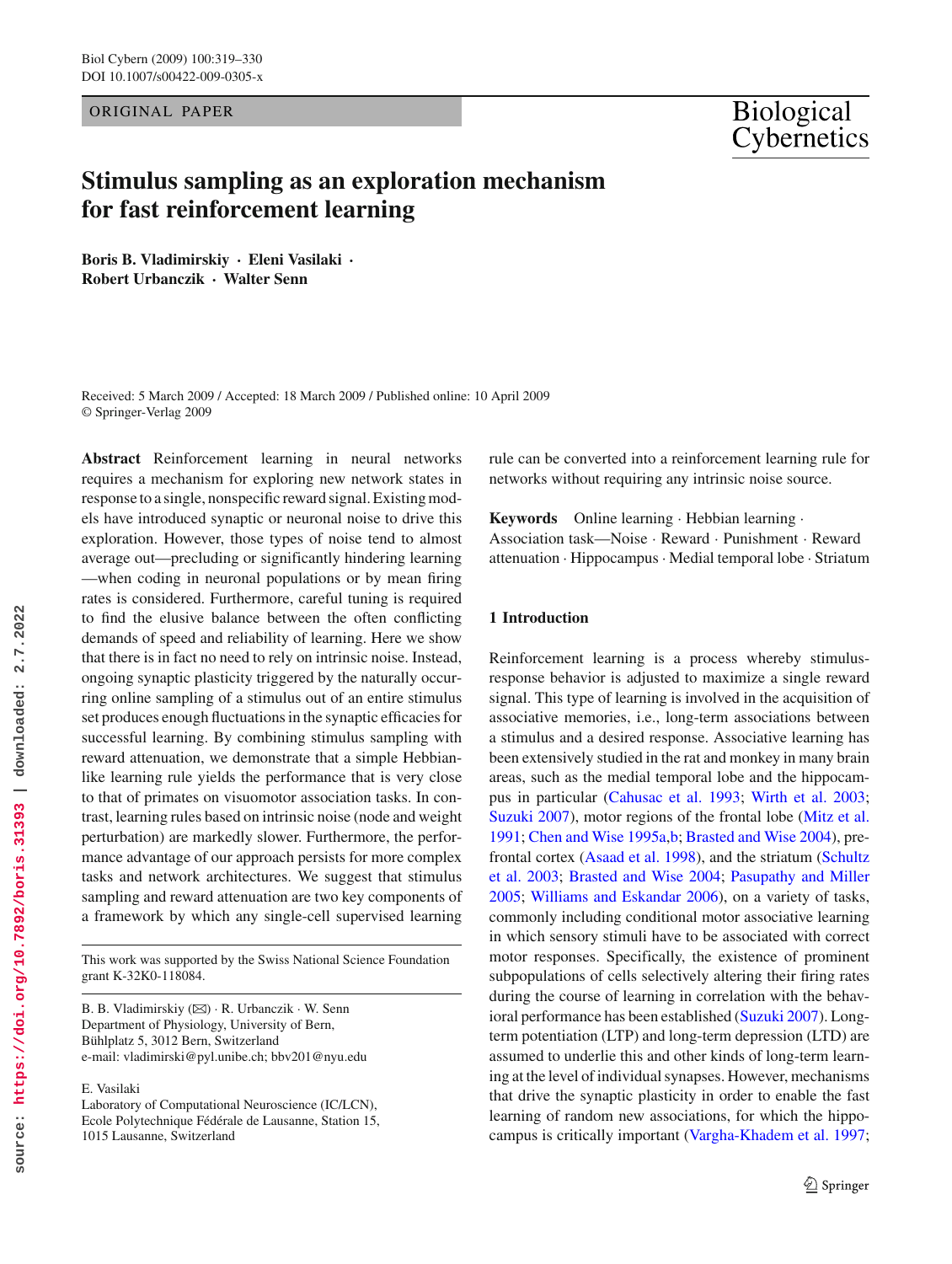Bayley and Squire 2002; Stark et al. 2002; Stark and Squire 2003), are unknown. Specifically, what are the mechanisms allowing the neural network to find the synaptic efficacies that lead to fast progress in learning? Are these mechanisms synaptic, neuronal, network-level or extrinsic? Addressing these questions directly in an experiment is problematic, thus making a modeling approach desirable.

Making a useful interpretation of the global reward signal at every synapse in a large network is, however, a difficult modeling problem as well. Hence, trial and error is usually employed to explore the synaptic efficacies. In general, any neural network model of reinforcement learning needs a mechanism for generating altered responses and a mechanism to incorporate the external feedback. While external feedback is typically assumed to be mediated by a global neurotransmitter signal, especially dopamine, modulating synaptic plasticity (Daw and Doya 2006; Wickens et al. 2007), little is known about the mechanism generating the response variability. Different noise sources underlying the response exploration have been suggested, ranging from stochastic neuronal activation (Barto and Jordan 1987; Williams 1992) to noisy current injection at the soma (Xie and Seung 2004) or the synapse [\(Doya and Sejnowski 1998](#page-11-1); Fiete and Seung 2006), to stochastic neurotransmitter release [\(Seung 2003](#page-11-2)), probabilistic winner-take-all strategy (Vasilaki et al. 2009), and stochastic reward delivery (Montague et al. 1995). Although the introduction of an explicit noise source in these models simplifies the mathematical treatment, the inherent stochasticity often leads to the excessive exploration of network states and thus makes many more biologically plausible learning rules slow (Werfel et al. 2005). Furthermore, all noise-based learning rules suffer from the need to tune the amount of noise applied carefully: too much noise yields unreliable performance, and too little, no (or very slow) exploration.

Stochastic synaptic or neuronal processing as a possible exploration mechanism becomes even more problematic when the information is encoded in population firing rates or mean firing rates, as is believed to be the case in higher cortical areas (Aggelopoulos et al. 2005; Rolls et al. 2006). In fact, spatial (e.g., in a multilayered network) or temporal averaging flattens any independent noise which is originally present at the level of the single spiking neuron or synapse. Hence, the desired variability in the firing rates is severely compromised. Therefore, unless the individual noise is correlated (which requires a corresponding neural architecture), other exploration mechanisms must be considered in the context of reinforcement learning based on mean population or temporal firing rates.

Here we argue that online learning in a complex stimulus environment solves the exploration problem by itself. Ongoing synaptic plasticity triggered by the naturally occurring online sampling of a stimulus out of an entire stimulus set produces enough response variability to effectively explore new network states. This implicit noise source (we call it stimulus sampling) is self-regulating and does not require additional tuning. While the most stochastic stimulus sampling results if the order in which the stimuli are sampled is random, it is sampling per se, rather than its random or not order, that plays the main role in generating this implicit noise. Stimulus sampling is assumed in this work to be outside of learner's control, which is the case in many biologically important learning tasks, such as learning to distinguish food from non-edible objects early in life.

The second key component of our approach is learning from the difference between the reward signal and its expected value (we call it reward attenuation). Reward attenuation is biologically-inspired (Schultz 2002; Bayer and Glimcher 2005; Daw and Doya 2006; Kobayashi and Okada 2007; Schönberg et al. 2007) and allows effective learning by maximizing the exploration at the start of the learning process and minimizing it in response to rewarded trials only (Bayer and Glimcher 2005) at the end, so that no repeated learning and unlearning of the same stimuli occur.

In order to explore the feasibility of stimulus sampling combined with reward attenuation, we consider Hebbian reinforcement learning (HRL) as a simple, biologically plausible generalization of perceptron Hebbian learning (Hebb 1949; Rosenblatt 1958; the error-correcting nature of HRL is also similar to that of the model by Rescorla and Wagner (1972)) to learning from both reward and punishment in multilayered networks and/or with multiple output units. When learning from punishment only, our learning rule can be considered a form of the associative reward-penalty (ARP) algorithm (Barto and Jordan 1987; Hertz et al. 1991; Williams 1992) in the limit of small stochasticity in the response function of the single neuron. Both HRL and ARP address the problem of spatial credit assignment among all synapses in a multilayered network that is to implement stimulus-reward associations. In contrast, the theory of temporal-difference (TD) learning, while bearing some analogy to our approach in the special case of reward delivery immediately following network's response to a stimulus (Montague et al. 1996), generally addresses the temporal credit assignment problem for state-action sequences (Sutton and Barto 1981, 1998; Schultz et al. 1997; McClure et al. 2003; Seymour et al. 2004; Doya 2008) without offering a simple neural network implementation. Furthermore, the focus of the previous research has not been on comparing the effectiveness of different stochasticity sources for the exploration purposes, which, rather than the advantages of HRL as such, is the main emphasis of this paper.

We first show that the fast performance of HRL is in excellent correspondence to that of macaque monkeys on stimulusresponse association tasks (Chen and Wise 1995a; Wirth et al. 2003). In contrast, reinforcement learning rules based on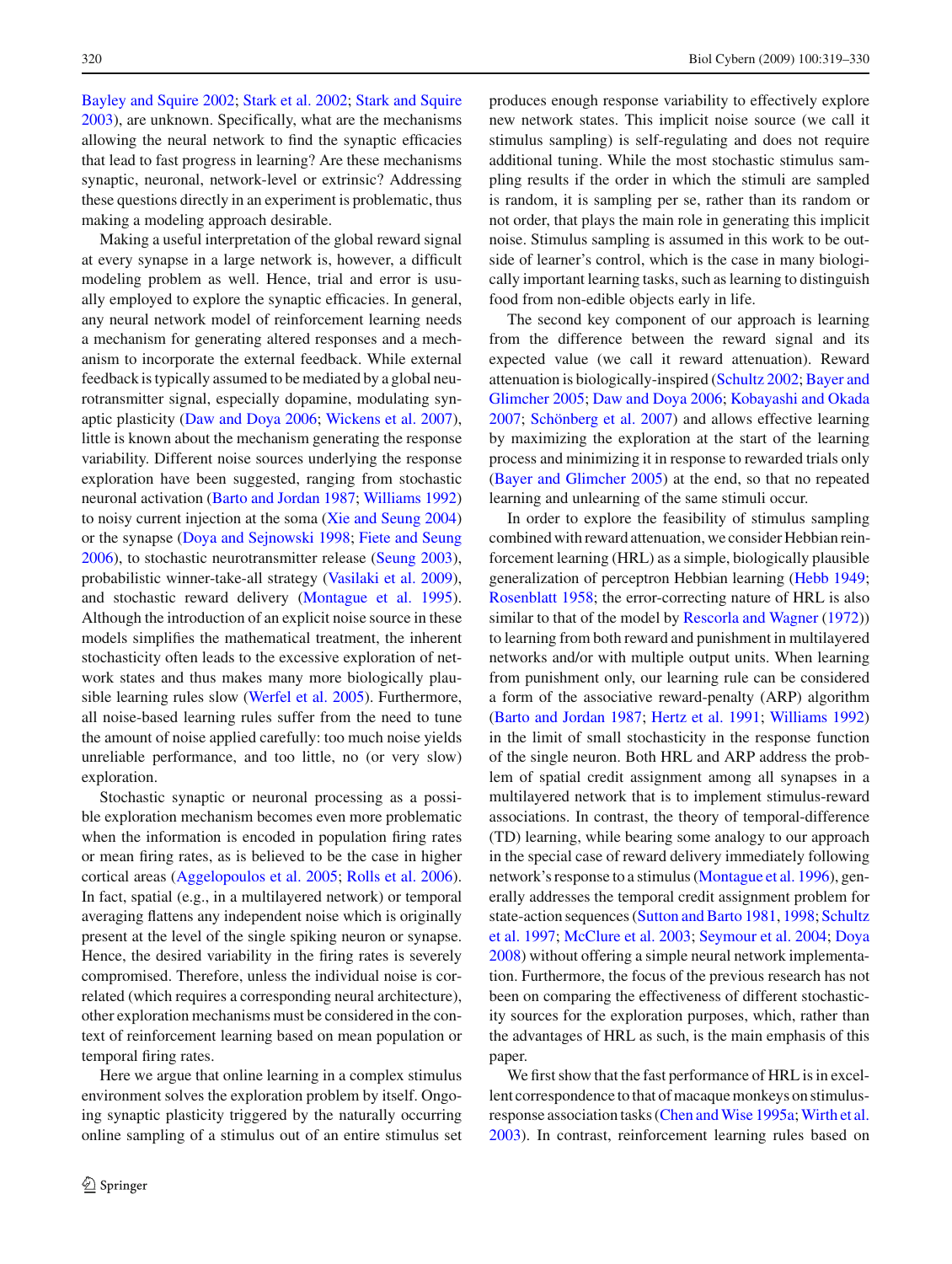node perturbation (NP) and weight perturbation (WP) are too slow to explain the data: their intrinsic noise interferes with stimulus sampling and both of those rules are not Hebbian. The superiority in convergence speed and reliability of HRL becomes even more pronounced when more difficult problems and networks with hidden layers are considered. To prove that the high performance of HRL originates precisely from stimulus sampling, we compare batch learning with our normal online learning: when synaptic updates are only administered at the end of an epoch containing all stimuli, instead of after each stimulus presentation, learning fails.

Furthermore, we demonstrate that learning from mistakes only is generally slower than combined learning from punishment and reward, questioning earlier statements that learning from mistakes is the preferred strategy (Chialvo and Bak 1999). Learning in the case of rewarded events becomes necessary if the number of output units is large, making rewarded responses initially rare. Discarding the information provided by these rare events, hence, leads to drastic deterioration in performance.

Finally, we suggest that combining stimulus sampling with reward attenuation represents a general framework by which any supervised learning rule for a single neuron can be turned into the corresponding reinforcement learning rule for the whole network independent of the modalities involved.

## **2 Results**

## 2.1 Comparison to primates' performance

We first studied how well our model's performance corresponds to that of primates on visuomotor association tasks (Chen and Wise 1995a; Wirth et al. 2003). Following foveal fixation at the center of a computer screen, the monkey was shown a complex natural (Wirth et al. 2003) or artificial (Chen and Wise 1995a) scene superimposed with four saccade targets at the top, bottom, and the sides of the screen (Fig. 1a). The goal was to learn the correct associations of each scene with one of the four saccade targets (randomly chosen for each scene and fixed throughout the experiment). All scenes were equally likely to appear and were presented in randomized order. Randomly intermixed with one to four novel scenes, the monkey was also shown two to four very familiar stimuli whose associations it had learned previously.

In order to match the experimental protocol, we used a simple network with two binary outputs representing the four possible saccade responses (Fig. 1b). The input layer coding for natural scenes in the experiments consisted of a large number of binary neurons. Simulated stimuli were random and thus fulfilled the experimental requirement that the natural scenes be very different. Eight associations were generated randomly, the network was allowed to learn four of

those first, starting from a random synaptic configuration, and then had to learn the full set starting with the synaptic weights achieved at the end of the first learning phase.

In Fig. 1c, the performance (instantaneous reward averaged over 1000 independent learning sessions) on this learning task of three representative learning rules (cf. Sect. [4\)](#page-8-0), Hebbian reinforcement learning (HRL), node perturbation (NP) and weight perturbation (WP), is shown. For each rule, the synaptic efficacy change is proportional to the presynaptic signal and attenuated reward (cf. Sect. 2.3). The other key factor to which the change is proportional varies among the three rules. For HRL, this factor is equal to the difference between the postsynaptic signal and the excitation/inhibition balance point of 0.5; for NP, the difference is the noise signal applied to the postsynaptic neuron, whereas for WP, the difference is the noise applied to the synapse. The performance of HRL is in excellent correspondence to that of the monkey: both the monkey and HRL require approximately 11–12 presentations per novel stimulus until the full set of stimulus-response associations is reproduced correctly (Fig. 1d). In contrast, NP and WP are too slow to capture the monkey's performance; NP, which was the faster of the two, produced the median learning time of approximately 28 trials per new association.

An interesting additional experimental observation was that during learning the monkey made almost no mistakes on the familiar associations (2% reported by Chen and Wise (1995a)). To test the models in that respect, we computed the mean percentage of errors on the familiar associations and found the values of 2.4% for HRL, 4.7% for NP, and 11.8% for WP. Hence, HRL is closest to the data. The high percentages of errors on previously learned associations for NP and WP are due to the very nature of these learning rules which require a fair amount of intrinsic noise for faster initial convergence. However, at a later stage of learning this amount of intrinsic noise combined with the non-Hebbian character of NP and WP results in more re-learning of the previously learned stimuli than in the case of the HRL, which is Hebbian and not intrinsic noise-based. Lowering the amount of noise does result in less re-learning (data not shown), but the performance suffers significantly.

#### 2.2 Stimulus sampling is essential for learning

We next demonstrate that the use of stimulus sampling induces effective noise that is critical to the sufficient exploration of the synaptic weight space and, hence, to successful learning. To isolate the effect of the ongoing synaptic modifications we contrast our usual online learning with batch learning for the HRL rule on the same monkey problem as in Fig. 1. In the batch learning scenario, the computed synaptic weight changes are not applied instantaneously after each stimulus presentation (as they are in online learning),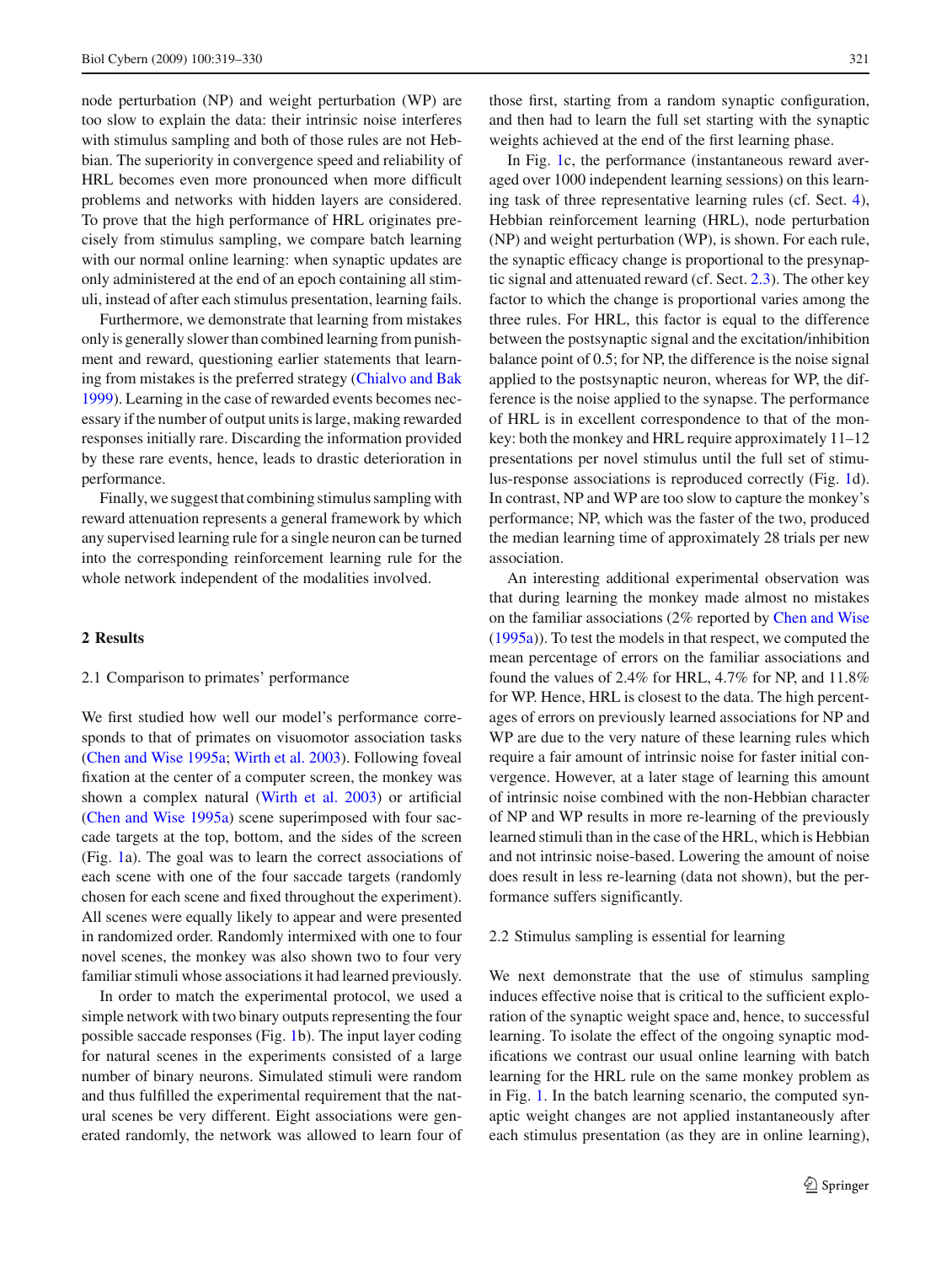



**Fig. 1** Our model's performance is in good correspondence to the monkey data by Chen and Wise (1995a) and Wirth et al. (2003). **a** A possible natural scene used by Wirth et al. (2003) is shown (Chen and Wise (1995a) used complex artificial visual stimuli); superimposed are the fixation spot and four saccade targets. The task is to classify correctly (make a saccade to the correct target for the monkey) four novel stimuli having learned the correct responses to another four. **b** Model network structure: two binary output neurons code for the four possible targets; all synaptic weights are analog, bounded and subject to global inhibition (Sect. 4.1). The number of afferents *n* equals 1000. **c** Instantaneous performance curves (with each half of an error bar indicating one standard error of the mean) are shown, for our HRL rule (*red*), node perturbation (NP, *blue*) and weight perturbation (WP, *green*) learning rules. A point on a performance curve is the percentage of correct responses

on the corresponding trial averaged over 1000 random, independently learned input–output associations and random initial synaptic weights. Parameter values leading to the fastest convergence were used for each model. **d** Histogram of learning times for HRL. The performance is in excellent correspondence to that of the monkey: HRL produces the median learning time (number of trials per new stimulus until all stimuli have been learned, indicated by the thin red bar at the top) of 12 and the mean of all learning times less than two magnitudes of the median of  $11.7 \pm 0.16$  versus  $10.6 \pm 3.4$  and  $12 \pm 1$  for the monkey reported by Chen and Wise (1995a) and Wirth et al. (2003), respectively. Both NP and WP are too slow to capture the monkey's performance. The results do not vary by more than 10% with *n* decreasing to 100 or increasing beyond 1000

but are accumulated instead and applied after each epoch of *P* trials, where *P* is the number of different associations to be learned ( $P = 8$  in our case). In what follows, we contrast random-order batch learning, in which stimuli are presented in a random order, with fixed-order batch learning in which the stimuli are always presented in the same order. The order of stimuli presentation within a batch, however, is not important as long as all the stimuli appear exactly once; due to the nature of the batch synaptic update, the results would be exactly the same.

In fixed-order batch learning, the noise induced by stimulus sampling is suppressed entirely. The comparison of batch and online learning shows that the performance of fixed-order batch is very poor indeed, just slightly above the chance level (the cyan curve in Fig. [2a](#page-4-0) vs. the red curve). When applied to the same network state, fixed-order batch learning always results in the same synaptic modifications; thus, the exploration becomes too limited. In contrast, random-order batch learning retains some noise since stimuli presented between the updates are not always exactly the same even though, on average, each stimulus is presented once per update. Due to the remaining stochasticity, random-order batch is significantly better but still far worse than the online HRL with random stimulus sampling (cf. golden and red curves, respectively, in Fig. [2a](#page-4-0)) since the amount of effective noise is greatly reduced in the former case. This decrease in noise also accounts for the widening of the histogram of learning times in the case of random-order batch, while for online stimulus sampling learning is reliably fast (Fig. [2b](#page-4-0)). We conclude that even in the case of learning only eight associations, the exploration of synaptic efficacies induced by the random order of stimulus presentation is sufficient to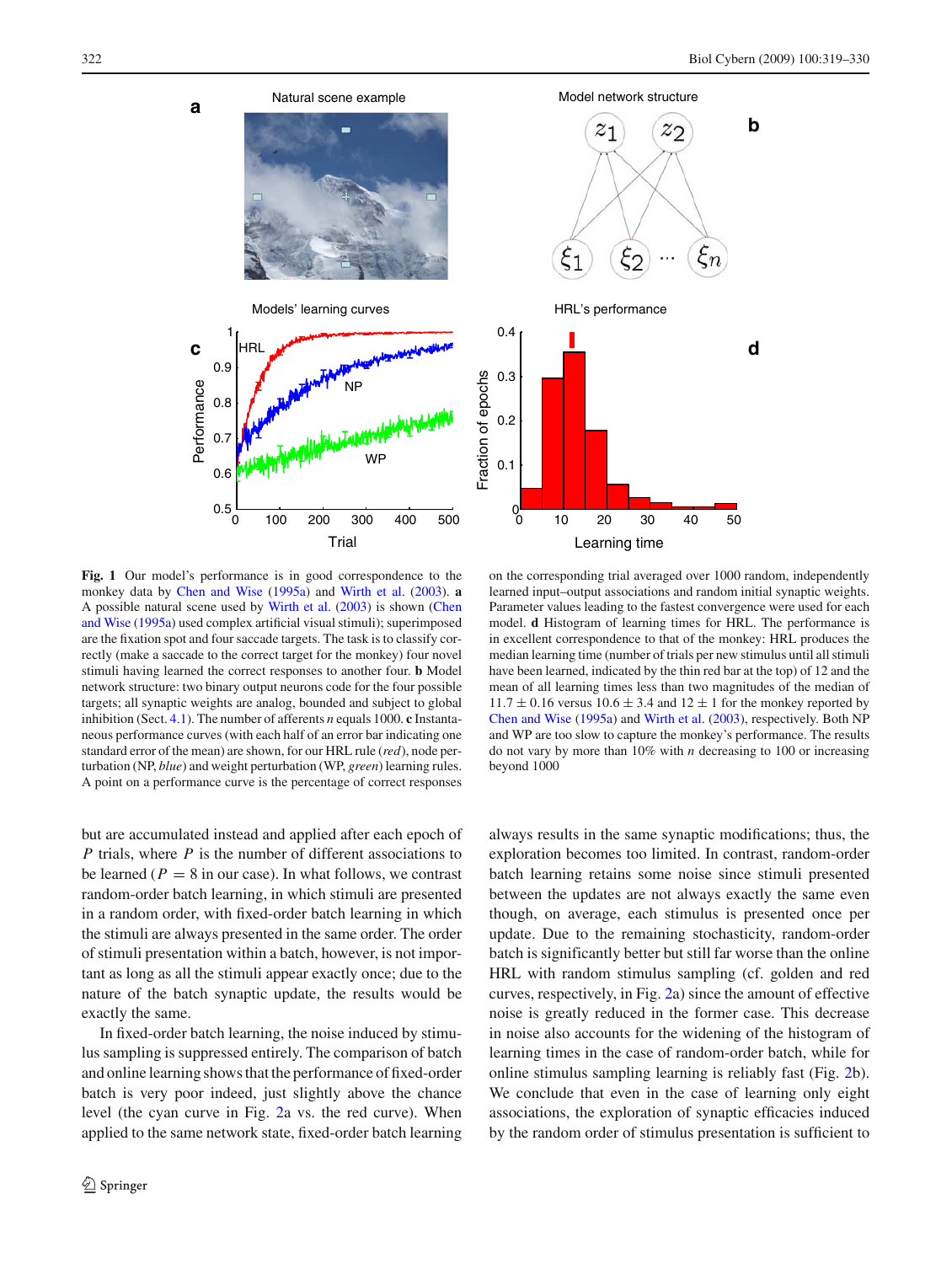

<span id="page-4-0"></span>**Fig. 2** Stimulus sampling and attenuated reward are essential for learning. **a** The online learning performance curve of HRL (*red*, the same as in Fig. 1) and the batch learning curves for random (*golden*) and fixed (*cyan*) stimulus presentation order, also for HRL. For the fixed-order batch learning no noise is effectively generated, resulting in extremely limited exploration and the performance is just slightly above the chance level. Random-order batch, however, allows for restricted exploration which eventually leads to learning of the task, albeit significantly slower than for the online HRL. **b**Corresponding distributions of learning times for HRL and random-order batch are shown in the same

efficiently explore the synaptic state space, resulting in fast and robust learning.

# 2.3 Reward attenuation is necessary for achieving the maximum reward

Different forms of combining the reward signal with synaptic modifications are possible. In HRL these modifications are Hebbian and attenuated on rewarded trials (cf. Bayer and Glimcher 2005 and Sect. 4.2) so that the further the learning process progresses (i.e., the closer the average reward approaches 1), the smaller the synaptic changes are. On the other hand, on non-rewarded trials anti-Hebbian modifications are applied without any attenuation based on the reward history (cf. Bayer and Glimcher 2005). Both the synaptic changes in the case of reward and their attenuation are

colors as in **a**. **c** Learning from mistakes only (*black curve*) is poor as compared to learning from reward and mistakes (*red curve*, same as in **a**) for the case of multiple output units (e.g., for the monkey association task). In both cases online learning with reward attenuation was used. Unattenuated online learning from reward and punishment destabilizes the learning process as it progresses (*magenta*). **d** Corresponding distributions of learning times for HRL and learning from punishment only are shown in the same colors as in **c**. Optimum parameters were used for each curve/histogram and the monkey task was the same as in Fig. 1

essential. To reveal the benefits of these two ingredients we again consider the previously described monkey problem.

When only the anti-Hebbian component on non-rewarded trials was applied, learning slowed down considerably (the red curve in Fig. [2c](#page-4-0) vs. the black curve). Note that this form of learning from mistakes corresponds to applying the classical perceptron error correction rule (Rosenblatt 1958; Hertz et al. 1991) to each output neuron in the network. However, in contrast to the single output neuron situation, the Hebbian component becomes important in the presence of multiple output units. The more output units there are in the network, the more significant role the Hebbian component would play and the worse the perceptron rule would perform: the chance of producing a correct response out of the many possibilities is poor at the initial stage of learning because the initial synaptic weights are random. The information provided by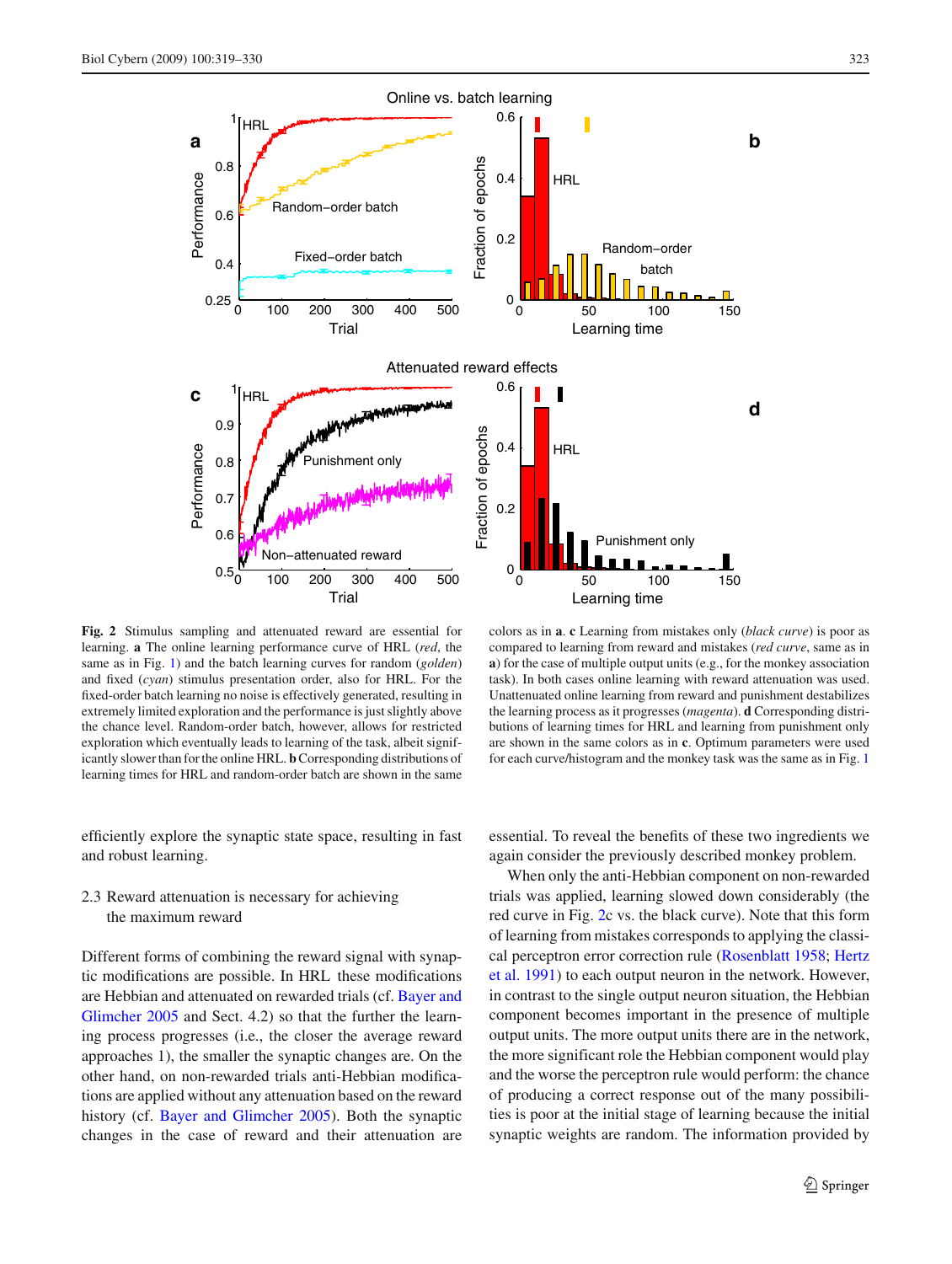rare rewarded trials is therefore very valuable, necessitating learning from reward in general.

At the late stage of learning, on the other hand, the attenuation of synaptic changes on rewarded trials becomes important. If the synaptic changes do not attenuate with increasing average reward, the performance saturates early (Fig. [2b](#page-4-0), magenta curve). This arises because strengthening the synaptic efficacies as strongly as during the early learning stage leads to interference among the representations of the already learned stimuli. Thus, learning does not stabilize as the same stimuli are learned and unlearned repeatedly. The histogram of learning times confirms that without reward attenuation there are always some associations that are not learned correctly. Reward attenuation also takes into account that, once the performance is good, an error is much more informative for further improvement than success.

# 2.4 Challenging problem in a network without hidden layers

To further explore the benefits of the stimulus sampling approach, we studied the performance of our model on difficult problems. First, we considered a challenging task in the network without hidden layers, similar to that depicted in Fig. 1b, but with 100 inputs and a single output neuron. The problem was to correctly classify 130 random stimuli into 2 randomly chosen, equiprobable classes. This problem is difficult since the number of stimuli exceeds that of the inputs (Hertz et al. 1991). The results are presented in Fig. [3a](#page-6-0) and b using the same colors and line styles as in Fig. 1. For optimum parameters, HRL is almost six times faster than NP with the median convergence times of 85 and 483, respectively.

WP does not converge at all beyond the chance level within 3000 presentations of each stimulus. Apparently, the noise level for this problem has to be very low in order to avoid the undesirable interplay among synaptic efficacy changes for different stimuli. However, such small noise levels necessarily result in exceedingly long learning times. This also applies to the observed fraction of non-convergent learning sessions for NP, which exceeds 10% (Fig. [3b](#page-6-0)). HRL, on the other hand, does not suffer from this problem as it does not rely on any internal noise source. In fact, the percentage of nonconvergent learning sessions for HRL is negligible (Fig. [3b](#page-6-0)).

To explain the superior performance of HRL as compared to NP, we consider three representative synaptic time courses during a single learning session (Fig. [3c](#page-6-0)). Both learning rules are characterized by an initial learning phase during which synaptic efficacies tend to approach the non-biased value of 0.5, at which a synaptic efficacy is equidistant from both synaptic strength limits and is balanced by the global inhibition (Senn and Fusi 2005). This initial phase is followed by a second phase in which the exploration continues in order for the network to garner the maximum reward. In the second phase the asymptotic values are approached. For HRL the asymptotic values are approached at a nearly constant speed (disregarding the jitter) and reached within finite time. But for NP the second phase is significantly delayed compared to HRL: explicit noise causes jitter and less reliable performance. Furthermore, as for any gradient procedure with a smooth cost function, the convergence of NP slows down as learning progresses (the attractor is approached) and the asymptotic value is not reached in finite time. In other words, smaller and smaller noise would be required to prevent repeated learning and unlearning of the same stimuli as learning progresses with NP. The reward within the single learning session reflects the strong jitter in the case of NP whereas in the case of HRL the jitter decreases and eventually vanishes (Fig. [3d](#page-6-0)).

2.5 Stimulus sampling retains the performance advantage in networks with hidden layers

Reinforcement learning is particularly difficult for networks with more than one output unit or with hidden layers as a useful interpretation of the single reward signal becomes highly nontrivial. To demonstrate the advantages of stimulus sampling in the latter case, we considered neural networks with one (Fig. 4a1–c1), two (Fig. 4a2–c2), or three (Fig. 4a3–c3) hidden layers. The task was to correctly classify 20 random stimuli into 2 random classes, with each network possessing 5 inputs, 5 neurons in each hidden layer, and 1 output unit (Fig. 4c1–c3).

This problem cannot be solved without hidden layers as the number of stimuli exceeds the number of input neurons fourfold, which is well beyond the learning capacity of a single perceptron with five inputs (Hertz et al. 1991, also explicitly illustrated by the cyan curve in Fig. 4a1). With one hidden layer and a total of 25 synapses learning becomes possible, with approximately 0.8 stimuli to be stored per synapse. HRL required the median learning time of 232 presentations per stimulus (Fig. 4b1). When additional hidden layers were added, HRL's performance did not deteriorate by more than one-eigth (median learning times of 260 and 253 for two and three hidden layers, respectively, cf. Fig. 4b1–b3), although the synaptic state space significantly increased in dimensionality.

NP and WP were also able to learn the task in all three network configurations, but with, at best, threefold latency (for NP with one hidden layer) compared to HRL. Interestingly, the strong performance advantage that NP demonstrated compared to WP on problems without hidden layers (Figs. 1, [3\)](#page-6-0) does not extend to networks with at least one hidden layer (Fig. 4b1–b3). The previously more targeted exploration in the case of NP with the efficacies of all presynaptic synapses onto a single neuron changed in concert is apparently not more effective than the completely independent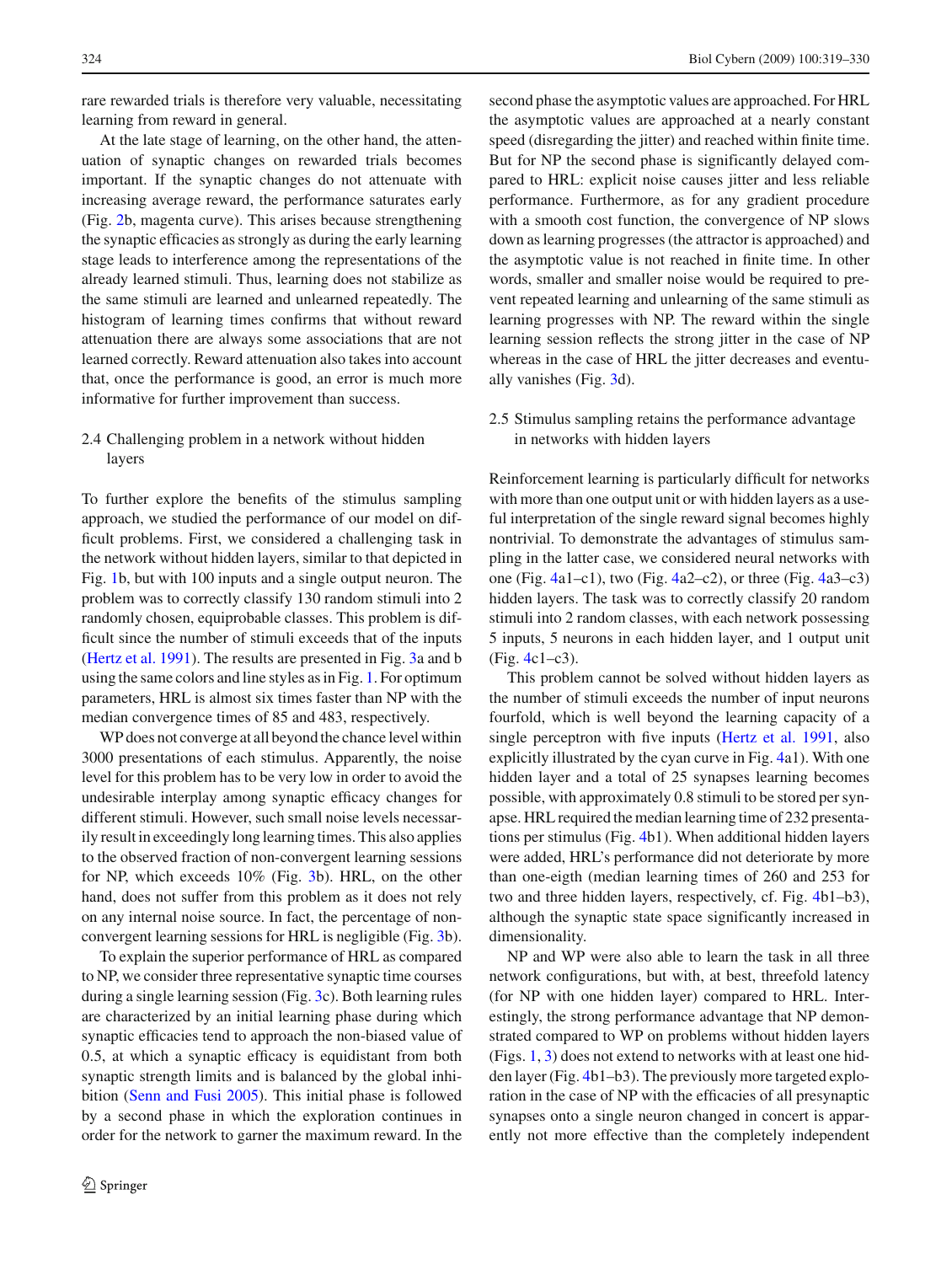

<span id="page-6-0"></span>**Fig. 3** HRL with stimulus sampling significantly outperforms NP and WP on a challenging two-class problem in a network with 100 input neurons and 1 output neuron. The task is to classify 130 random stimuli into those two random classes. **a** Learning curves for optimum parameters for HRL (*red*) and NP (*blue*), averaged across 1000 learning sessions. WP does not converge at all beyond the chance level. **b** Histograms of learning times. HRL is almost six times faster than the NP. Additionally, in more than 10% of all cases, NP does not converge (rightmost *blue bar* in **b**), whereas for HRL the fraction of non-convergent cases is negligible. The quantities shown are the same as those in Fig. 1. The median convergence times are 85 for HRL, and 483 for NP (*red* and *blue small squares*, respectively). **c** Synaptic weight time courses of three representative synapses (with initially strong, intermediate and

exploration of synaptic weights in networks with hidden layers.

Besides the longer learning time, the percentage of nonconvergent sessions for NP and WP was between 20 and 30%, rendering NP and WP essentially unusable for biological applications in this case. Note here that all the three learning rules were optimized for fastest median learning times. Smaller percentages of nonconvergent sessions could be achieved with NP and WP (data not shown), but at the expense of significant increases in the learning times (say, by a factor of 2). In contrast, HRL demonstrated the nonconvergent percentage of well below 10% without any additional tuning.

low synaptic efficacies, respectively) for HRL (*red*) and NP (*blue*) show how the synaptic modifications for HRL stop in finite time once the maximum reward (**d**) has been garnered, as opposed to the slow asymptotic convergence for NP to a close neighborhood of 0.5. The network was initialized in the same state for both HRL and NP, and the sequence of stimulus presentations was the same during learning. **d** Instantaneous reward time courses corresponding to the synaptic time courses in panel **c** show a uniform decrease in jitter amplitude for HRL as learning progresses until it eventually vanishes when all the associations have been learned correctly (*red*). In contrast, the jitter amplitude remains virtually constant for NP throughout the whole learning period (*blue*) and the maximum reward is never gained

#### **3 Discussion**

In this study, we have shown that successful reinforcement learning in a neural network does not necessarily need to rely on an explicit noise source as has been assumed previously. We propose stimulus sampling as an alternative to the ongoing controversy on the adequate noise source in reinforcement learning rules [\(Seung 2003;](#page-11-2) Werfel et al. 2005; Fiete and Seung 2006). Stimulus sampling, based on the naturally occurring online sampling of a stimulus out of an entire stimulus set, provides enough fluctuations in the synaptic efficacies for the effective exploration of suitable stimulusresponse associations. We applied stimulus sampling in the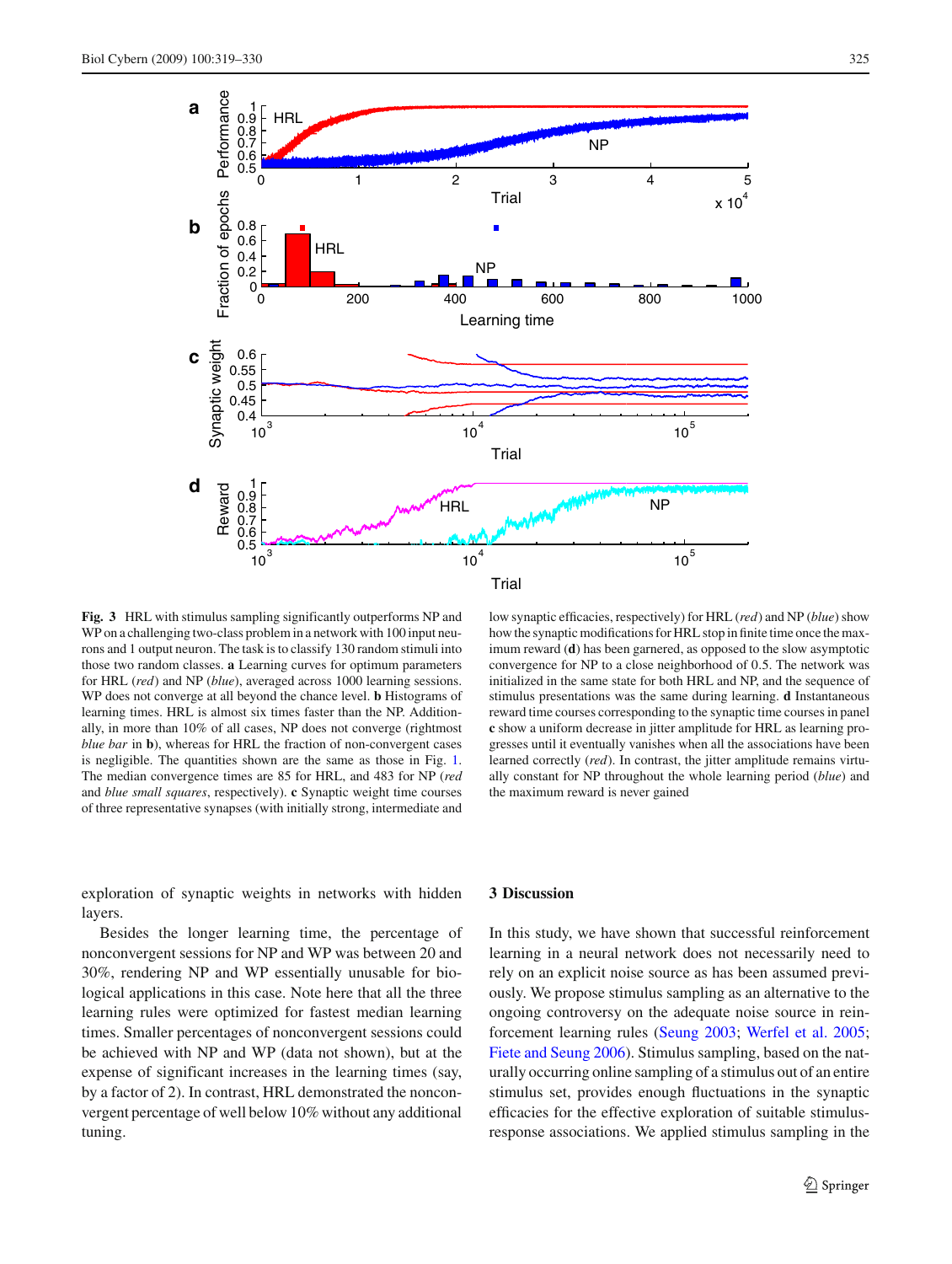**Fig. 4** HRL outperforms NP and WP in a network with hidden layers. The task is to classify 20 random stimuli into 2 random classes, with 5 input units and one, two, and three hidden layers, respectively (**c1**–**c3**). The problem genuinely requires hidden layers as revealed by the early saturation of learning with the perceptron (*cyan curve* in **a1**). HRL learns at least three times faster than NP and WP, with the learning times that are essentially independent of the number of layers (cf. *red curves* in **a1**–**a3** and *histograms* in **b1**–**b3**). Median convergence time for HRL (*red*), NP (*blue*) and WP (*green*) are, respectively, 232, 714 and 801 for one hidden layer (**b1**); 260, 896 and 788 for two hidden layers (**b2**); 253, 947 and 917 for three hidden layers (**b3**). Parameters resulting in the fastest learning were used in all cases



context of a Hebbian reinforcement learning rule, a simplest form of Hebbian plasticity which incorporates correlationbased LTP and anti-correlation-based LTD, modulated by an attenuating reward signal that dynamically decreases the amplitude of synaptic modifications on rewarded trials as learning progresses. We have shown that fast reinforcement learning in case of multiple output neurons requires synaptic modifications to be induced by rewarded trials, restricting the previously suggested learning from mistakes only (Chialvo and Bak 1999) to specific network architectures. Learning from reward is especially important during the initial learning phase when rewarded network states are rare and thus very informative. As learning continues, on the other hand, the amplitude of Hebbian learning modifications induced by reward must necessarily be attenuated to prevent undesirable interference in responses to different stimuli and achieve high performance.

2 Springer

We have found that the effectively stochastic presentation of stimuli due to the sampling for both simple and more complex networks and learning tasks results in the exploration levels that make HRL always superior to two wellestablished learning rules, node perturbation and weight perturbation, which are based on intrinsic neuronal and synaptic noise, respectively. The degree of exploration induced by stimulus sampling is automatically matched to the size and diversity of the stimulus set to be learned, and thus scales with the complexity of the learning task. For example, adult animals consciously attempt to improve their survival chances by seeking food and avoiding predators. Thus, they typically explore only a part of the entire stimulus space, which decreases the amount of the effective noise induced by stimulus sampling, but since the complexity of the learning problem is also reduced, less noise is necessary for the exploration. Similarly, adding temporal correlations by fixing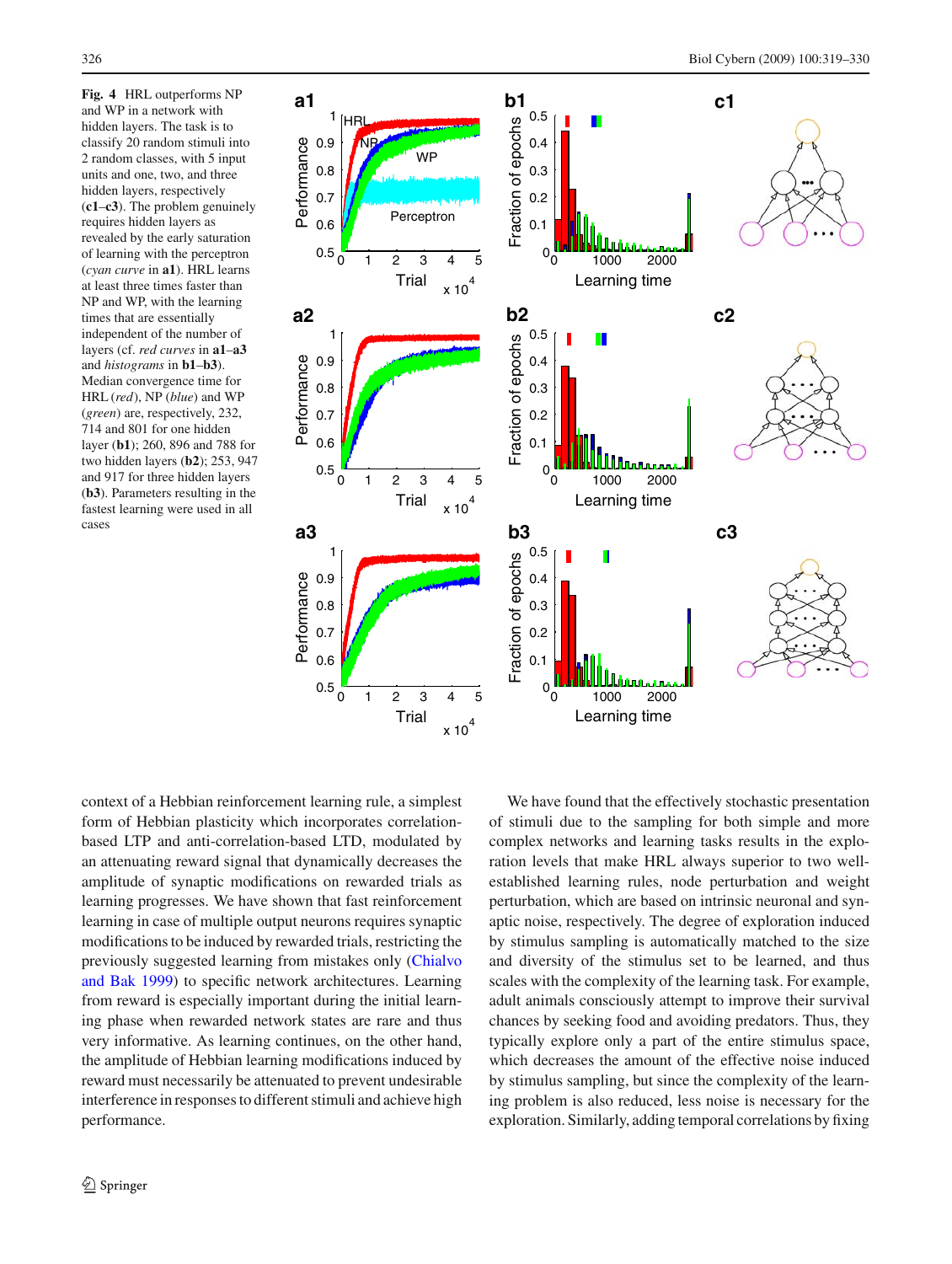the order in which stimuli are presented, for instance, does not substantially hamper the learning performance as long as the synaptic updates are performed online and the stimulus set is not too small, guaranteeing sufficient exploration (learning curves are almost identical to those for HRL in all figures if stimuli are presented in the same order as for the fixed-order batch). In contrast, intrinsic noise sources cannot endow such self-regulating properties on the exploration process.

By investigating the evolution of jitter in the individual synaptic efficacy and reward curves during learning, we have demonstrated that stimulus sampling does in fact dynamically regulate the exploration as opposed to the noise-based learning rules, which maintain a constant level of jitter throughout the learning process. This accounts for the significantly faster and more reliable learning using HRL, as compared to NP and WP, on the visuomotor association task motivated by the monkey data (Chen and Wise 1995a; Wirth et al. 2003). In fact, only HRL corresponds very well to the learning speed of the animals. The superior performance of HRL persists for more challenging problems close to the learning capacity, and for problems involving feedforward networks with multiple layers of neurons. The fast performance of HRL could imply that stimulus sampling, unlike intrinsic noise, is especially relevant for the flexible fast learning of new associations that has been shown to be critically dependent on the intact medial temporal lobe and hippocampus (Vargha-Khadem et al. 1997; Bayley and Squire 2002; Stark et al. 2002; Stark and Squire 2003).

We have demonstrated that stimulus sampling represents a viable concept for learning stimulus-reward associations in a complex neuronal network by means of a single binary reinforcement signal, even with the simple HRL. Are there noisebased rules that could, unlike NP and WP, compete with it and, in particular, reproduce the primate's performance? One commonly used family of stochastic learning rules is associative reward-penalty (Barto and Jordan 1987; Hertz et al. 1991; Williams 1992). However, it has been shown previously that it can only compete with HRL if the intrinsic noise level is low (Vasilaki et al. 2009), in which case ARP approaches our HRL rule in the deterministic limit of learning from mistakes only. But we have shown that learning from mistakes only is already suboptimal in the case of only two output units (Fig. [2c](#page-4-0), d) and would become exponentially worse as the number of outputs increases. This is not in contradiction to the results of Mazzoni et al. (1991) who had found that ARP could match the performance of back-propagation (Rumelhart et al. 1996), a theoretically attractive but biologically unrealistic supervised learning rule, on a coordinate transformation task. Mazzoni et al. (1991) used only two output units and a non-binary reward signal directly indicating the amount of error in the outputs and thus accelerating the performance.



**Fig. 5** Suggested modality-independent framework to extend any type of synaptic plasticity suitable for single-neuron supervised learning to reinforcement learning in a network. Stochastic stimulus sampling and reward attenuation are two key components, with the former replacing putative intrinsic exploration mechanisms, and the latter dynamically decreasing the sampling-induced exploration as the performance level increases

Importantly, stimulus sampling also applies to coding schemes in higher cortical areas that are based on population or temporal mean firing rates (Aggelopoulos et al. 2005; Rolls et al. 2006). As noisy synaptic transmission or noisy spike generation would average out for these rate-based codes (unless the noise is correlated) and would thus not be useful for the exploration, stochastic stimulus sampling becomes an even more valuable option that deserves further consideration.

The simplicity of the HRL rule makes our conclusions on stimulus sampling and reward attenuation very general. In particular, they may be applicable to general modalityindependent associative learning in the hippocampus (Eichenbaum et al. 1999; Eichenbaum 1999; Buckmaster et al. 2004), as well as to more detailed models of synaptic plasticity. Our construction of a reinforcement learning rule out of classical Hebbian plasticity suggests that a similar framework making universal use of a few basic synaptic plasticity mechanisms could exist in the biological reality. These mechanisms could underly learning within the supervised scenario, where the postsynaptic activity is dominated by some 'teacher input', but also within the reinforcement learning scenario, where only a global reward signal is available. We suggest that whatever the specific biological implementation of a single-cell supervised learning rule might be, it can be combined with stimulus sampling and reward attenuation to generate a corresponding reward-based learning rule for reinforcement learning within a large network (Fig. 5).

# <span id="page-8-0"></span>**4 Methods**

# 4.1 Network architecture

In this first study, we consider feedforward neural networks depicted in Figs. 1 and 4, with *n* input neurons, *m* output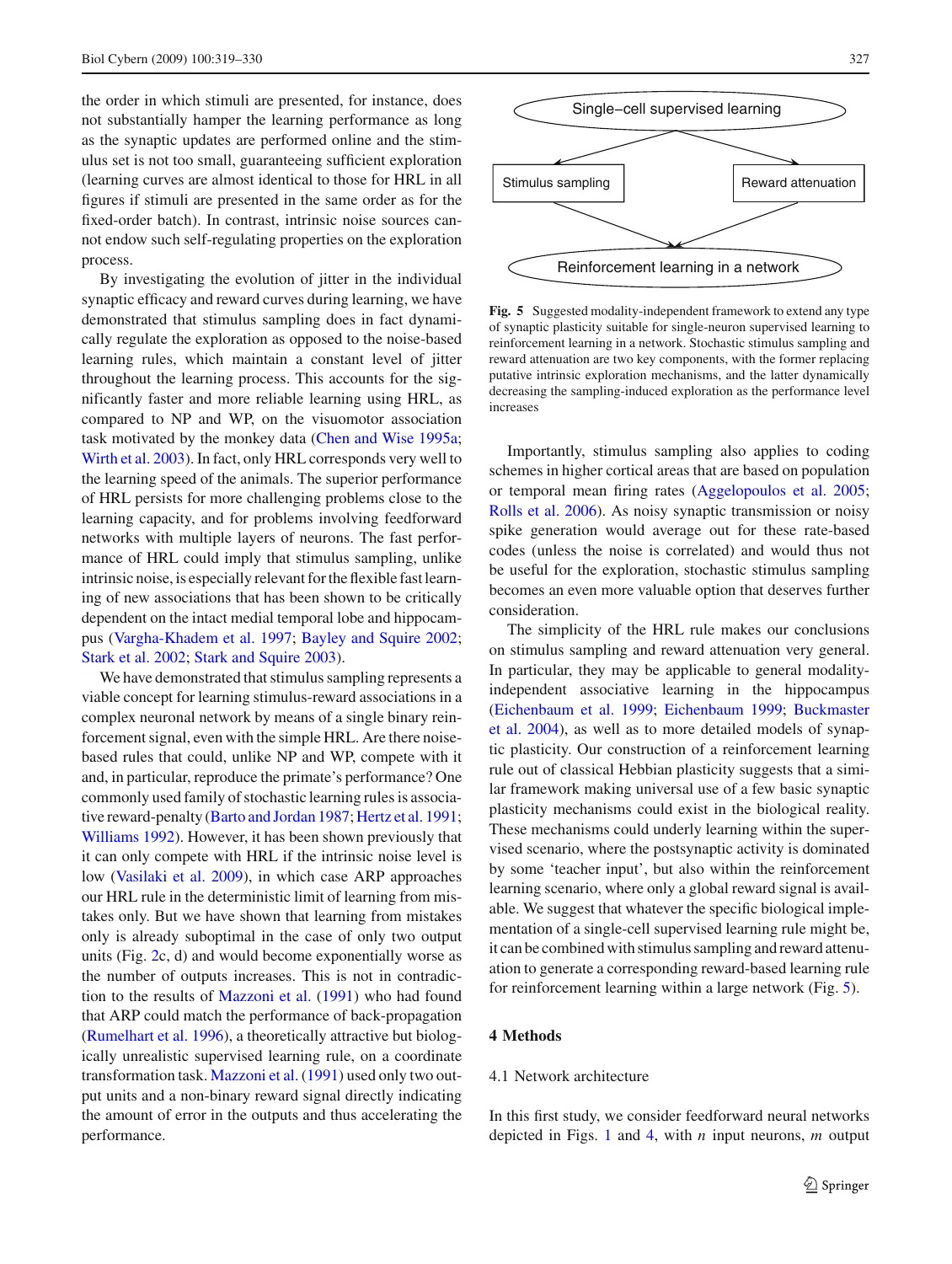neurons, and, for Fig. 4, one, two, or three hidden layers with  $n_h = 5$  neurons in each. All neurons are threshold units with binary (0 or 1) output activities  $y_i$  for neuron *i*. In a biological context, the activity of 1 could indicate that the neuron has generated an action potential and has released a neurotransmitter within some integration time period (common to all neurons in the same layer), while 0 would indicate the absence of an action potential within that time. Synaptic efficacies (strengths, weights)  $J_{ij}$  from neuron  $j$  to neuron  $i$ are excitatory, but subject to global inhibition (with separate inhibitory populations in each layer, the results were similar). The synaptic efficacies are continuous and normalized, taking values between 0 and 1. We use  $m = 2$  for the simu-lations of the monkey learning task (Figs. 1, [2\)](#page-4-0), and  $m = 1$ otherwise.

Consider a set of *P* binary stimuli  $\xi^{\mu}$ , with components  $\xi_i^{\mu} = 0$  or 1 (*i* = 1 ... *n*,  $\mu = 1 \dots P$ ). The total postsynaptic current to neuron *i* in the next layer is

$$
I_i = \frac{1}{n_i} \sum_{j=1}^{n_i} (J_{ij} - g_I) \xi_j^{\mu}
$$
 (1)

where  $n_i$  is the number of synapses onto neuron *i*, and  $g_I$ defines global inhibition. The neuron is activated  $(y_i = 1)$ if  $I_i > 0$ , and inactive  $(y_i = 0)$  otherwise. The strength of global inhibition was set to  $g_I = 0.5$ , so that the effective connection strengths range from −0.5 to 0.5. In the presence of multiplicative synaptic bounds, this implies that learning drives the effective synaptic efficacies towards 0, the point of balance between excitation and inhibition (Senn and Fusi 2005).

Replacing  $\xi_j^{\mu}$  by  $y_j$ , we compute the activities of all cells in the subsequent layers iteratively. Once the states  $Z =$  $(z_1, \ldots, z_m)$  of the output neurons have been determined, the same global reward signal  $r = r(Z, \mu)$  is administered to each synapse. If *Z* is equal to the desired output configuration for stimulus  $\mu$ , we set  $r = 1$ ; otherwise,  $r = 0$ .

#### 4.2 Hebbian reinforcement learning (HRL)

The network learns by changing each synaptic efficacy  $J_{ij}$ as a function of the presynaptic activity  $(x_i)$ , the postsynaptic activity  $(y_i)$ , and the reward signal  $r = r(Z, \mu)$ . A pure Hebbian learning rule would change the weight proportionally to  $(y_i - 0.5)x_i$ . Our Hebbian reinforcement learning (HRL) rule changes the weight in the same Hebbian way in the case of reward  $(r = 1)$  and in an anti-Hebbian way in the case of punishment (i.e., no reward,  $r = 0$ ). Learning in the case of reward is further modulated by a factor of  $(1 - r_m)$ , where  $r_m$  is the running mean of the previously garnered reward (see below). This factor insures that the network learns most from responses that generate the levels of reward farthest from the average. Also, synaptic modifications then properly decrease in response to rewarded stimuli, preventing repeated learning and unlearning of the same stimuli, and learning stops once all the stimuli have produced the desired outputs. Hence, to define the effective weight change we consider the quantity

$$
\widetilde{\Delta J_{ij}} = \begin{cases} (1 - r_m) \, \eta \, (y_i - 0.5) \, x_j & \text{if } r = 1 \\ -\eta \, (y_i - 0.5) \, x_j & \text{if } r = 0 \end{cases} \tag{2}
$$

where  $\eta$  is some learning rate. In all simulations  $\eta$  was chosen to provide the fastest learning as measured by the median learning time. The specific values used for  $\eta$  are as follows: 0.05 for Fig. 1, 0.05 for HRL and the batch learning and 0.0625 and 0.09 for learning from non-attenuated reward and punishment only, respectively, for Fig. [2.](#page-4-0)  $\eta = 0.0025$  for Fig. [3.](#page-6-0) For Fig. 4,  $\eta = 0.003$  for panels al and bl and  $\eta =$ 0.002 for panels a2, b2, a3, and b3.

To implement soft synaptic bounds at 0 and 1 during synaptic potentiation and depression, respectively, the effective weight change was

$$
\Delta J_{ij} = \begin{cases} \widetilde{\Delta J_{ij}} (1 - J_{ij}) & \text{if } \widetilde{\Delta J_{ij}} > 0\\ \widetilde{\Delta J_{ij}} J_{ij} & \text{if } \widetilde{\Delta J_{ij}} < 0 \end{cases}
$$
 (3)

The initial distribution of synaptic efficacies was uniformly random between 0 and 1 except for Figs. 1 and [2,](#page-4-0) where the network began to learn the set of four novel stimuli with the synaptic weights at the values found during the previous stage of learning the four familiar stimuli. This was intended to reflect the experimental observation (Chen and Wise 1995a; Wirth et al. 2003) that the monkeys would almost always recognize the familiar stimuli correctly when learning the full set of stimuli. The choice of stimulus presented on any trial was (uniformly) random throughout this study, except for the fixed-order batch (Fig. [2a](#page-4-0)) where all the stimuli were repeatedly presented in the same order.

The average reward  $r_m$  was initialized at a uniform random value between 0 and 1 to take into account some reward stochasticity in the network history prior to learning the task at hand. After each stimulus presentation *rm* was updated according to

$$
\Delta r_m = \lambda (r - r_m) \tag{4}
$$

where  $\lambda$  is a small forgetting rate of the previously collected reward within the presentation protocol. We chose a value of  $\lambda$  guaranteeing that more than 3*P* stimulus presentations were required to reach the target average reward value of 0.96, if initially  $r_m = 0.5$ . When  $r_m$  achieves the target value of 0.96, we say that the network has learned and stop the simulation, since with the running mean technique the maximum level of reward equal to 1 cannot be achieved. The value of 0.96 represents less than 5% of incorrect network responses on average. The specific values used for  $\lambda$  are as follows:  $\lambda = 0.05$  for learning the four familiar stimuli and  $\lambda = 0.07$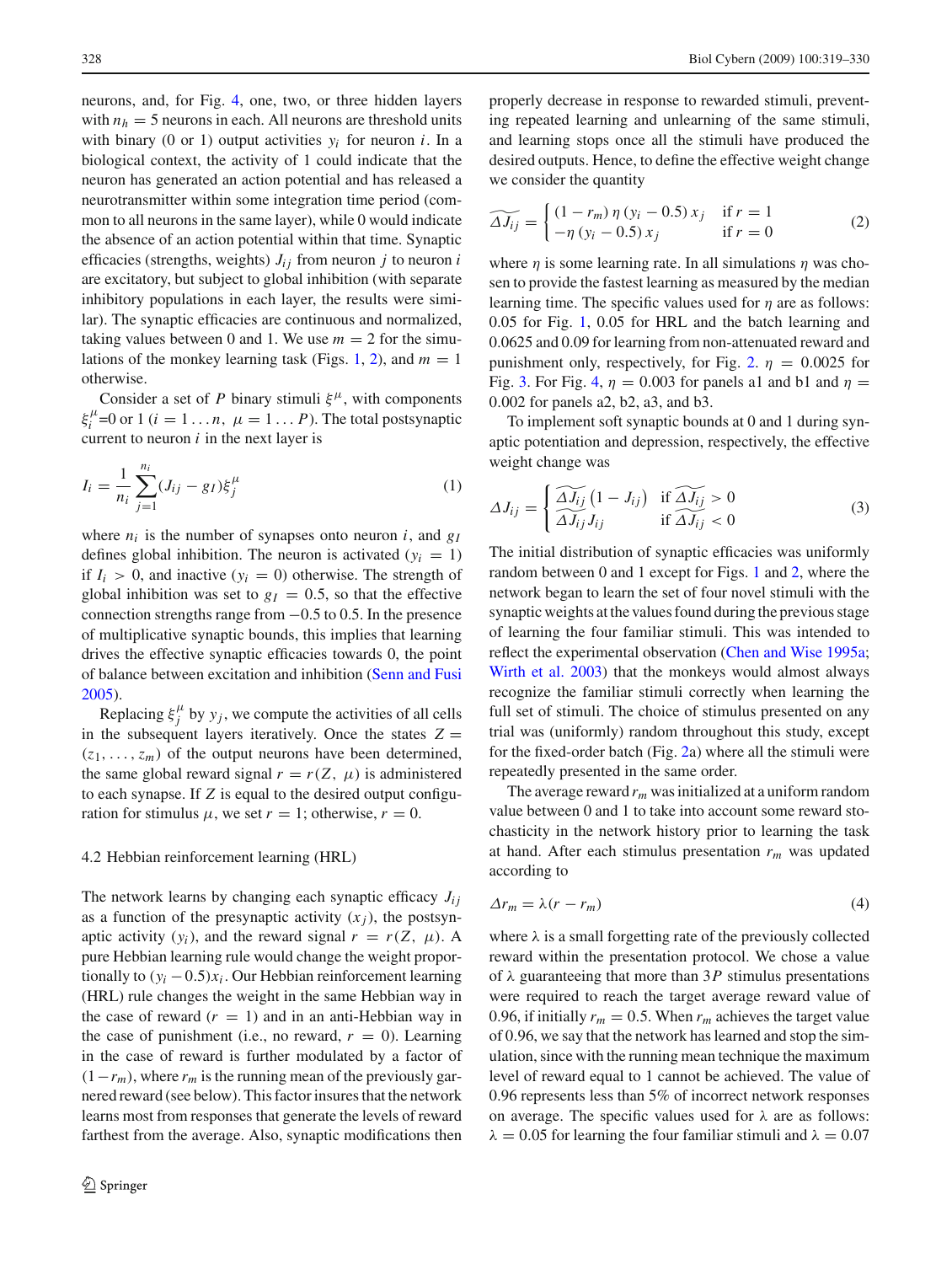for learning the four novel stimuli in Figs. 1 and [2.](#page-4-0) Note that 0.05 is actually significantly smaller than necessary to simply average over  $12 = 3P$  stimulus presentations into the past. This is intended to stabilize the network responses to the familiar stimuli even more than usual to take into account the experimental observation (Chen and Wise 1995a; Wirth et al. 2003) that the monkeys would almost always recognize the familiar stimuli correctly. For Fig. [3,](#page-6-0)  $\lambda = 0.005$ , and for Fig. 4,  $\lambda = 0.03$ .

#### 4.3 Node perturbation (NP)

For a fair comparison, we adapted the original node perturbation learning rule (Jabri and Flower 1992; Cauwenberghs 1993; Werfel et al. 2005) to the case of bounded weights and endowed it with reward saturation as was done for HRL. When the input layer is clamped by a stimulus, the state of the network is computed with synaptic current to neuron *i* perturbed by a noise signal  $\Delta h_i$ , drawn from a normal distribution with zero mean and variance of  $\sigma_{NP}^2$ . The output *y<sub>i</sub>* of the *i*th neuron is set to 1 if  $I_i + \Delta h_i > 0$  and to 0 otherwise. The noise signals used for each neuron (and on each trial) are independent. After iteratively calculating the neuronal activities, the reward  $r = r(Z, \mu)$  is administered and the weights of all the synaptic afferents onto neuron *i* are updated based on

$$
\widetilde{\Delta J_{ij}} = \begin{cases}\n(1 - r_m) \eta_{\rm NP} \Delta h_i x_j & \text{if } r = 1 \\
-\eta_{\rm NP} \Delta h_i x_j & \text{if } r = 0\n\end{cases}
$$
\n(5)

where  $\eta_{NP}$  is a learning rate. To enforce the bounds on the synaptic efficacies, the actual updates  $\Delta J_{ij}$  are obtained from (3). Similarly,*rm* is updated in the same way as for HRL, with the same parameters. The specific values used for  $\sigma_{NP}$  and  $\eta_{\text{NP}}$  are as follows:  $\sigma_{\text{NP}} = 0.01$  and  $\eta_{\text{NP}} = 1$  for Fig. 1. For Fig. [3,](#page-6-0)  $\sigma_{NP} = 0.0005$  and  $\eta_{NP} = 1$ .  $\sigma_{NP} = 0.0045$  and  $\eta_{NP} = 0.3$  for Fig. 4a1, b1;  $\sigma_{NP} = 0.002$  and  $\eta_{NP} = 0.5$  for Fig. 4a2, b2;  $\sigma_{NP} = 0.003$  and  $\eta_{NP} = 0.3$  for Fig. 4a3, b3.

#### 4.4 Weight perturbation (WP)

For a fair comparison, we adapted the original weight perturbation learning rule (Widrow and Lehr 1990; Flower and Jabri 1993; Werfel et al. 2005) to the case of bounded weights and endowed it with reward saturation as was done for HRL. Synaptic updates occur twice per learning step: first, a noisy exploratory update, followed by a definitive learning update based on the outcome of the exploration. On the exploratory step current synaptic strengths  $J_{ij}$  are updated to become  $J_{ij} + \Delta h_{ij}$ , and the network output is calculated based on these updated weights. The noise signals  $\Delta h_{ij}$  are drawn from a normal distribution with zero mean and variance of  $\sigma_{WP}^2$ . All  $\Delta h_{ij}$  are independent from neuron to neuron and

from trial to trial, but the same sample values are used in the exploratory and learning updates (below).

After obtaining the reward value  $r(Z, \mu)$  for the output produced by the exploratory synaptic changes, those changes are undone before the learning update is performed. If  $r = 1$ , the synapses with presynaptic activity are then changed in the direction of the corresponding provisional noise, whereas the changes are in the opposite direction if  $r = 0$ . Formally, the original  $J_{ij}$  are updated based on

$$
\widetilde{\Delta J_{ij}} = \begin{cases} (1 - r_m) \eta_{\text{WP}} \Delta h_{ij} x_j & \text{if } r = 1\\ -\eta_{\text{WP}} \Delta h_{ij} x_j & \text{if } r = 0 \end{cases}
$$
 (6)

where  $\eta_{WP}$  is a learning rate. To enforce the bounds on the synaptic efficacies, the actual updates  $\Delta J_{ij}$  are obtained from (3). Similarly,  $r_m$  is updated in the same way as for HRL, with the same parameters. The specific values used for  $\sigma_{WP}$  and  $\eta_{WP}$  are as follows:  $\sigma_{WP} = 0.04$  and  $\eta_{WP} = 0.25$  for Fig. 1.  $\sigma_{\rm WP} = 0.003$  and  $\eta_{\rm WP} = 0.5$  for Fig. 4a1, b1;  $\sigma_{\rm WP} = 0.003$ and  $\eta_{\text{WP}} = 0.5$  for Fig. 4a2, b2;  $\sigma_{\text{WP}} = 0.002$  and  $\eta_{\text{WP}} = 0.5$ for Fig. 4a3, b3.

**Acknowledgments** We thank Dr. S. Fusi for fruitful discussions and his contribution in starting this project. We thank Dr. W. Suzuki for multiple clarifications on the experimental methodology used by Wirth et al. (2003) and valuable comments on the manuscript.

#### **References**

- Aggelopoulos N, Franco L, Rolls E (2005) Object perception in natural scenes: encoding by inferior temporal cortex simultaneously recorded neurons. J Neurophysiol 93:1342–1357
- Asaad W, Rainer G, Miller E (1998) Neural activity in the primate prefrontal cortex during associative learning. Neuron 21:1399–1407
- Barto A, Jordan M (1987) Gradient following without back-propagation in layered networks. In: Proceedings of the IEEE first annual conference on neural networks, vol 2. San Diego, pp 629–636
- Bayer H, Glimcher P (2005) Midbrain dopamine neurons encode a quantitative reward prediction error signal. Neuron 47:129–141
- Bayley P, Squire L (2002) Medial temporal lobe amnesia: gradual acquisition of factual information by nondeclarative memory. J Neurosci 22:5741–5748
- Brasted P, Wise S (2004) Comparison of learning-related neuronal activity in the dorsal premotor cortex and striatum. Eur J Neurosci 19:721–740
- Buckmaster C, Eichenbaum H, Amaral D, Suzuki W, Rapp P (2004) Entorhinal cortex lesions disrupt the relational organization of memory in monkeys. J Neurosci 24:9811–9825
- Cahusac P, Rolls E, Miyashita Y, Niki H (1993) Modification of the responses of hippocampal neurons in the monkey during the learning of a conditional spatial response task. Hippocampus 3:29–42
- Cauwenberghs G (1993) A fast stochastic error-descent algorithm for supervised learning and optimization. In: Giles C, Hanson S, Cowan J (eds) Advances in neural information processing systems, vol 5. Morgan Kaufmann, San Mateo, pp 244–251
- Chen L, Wise S (1995a) Neuronal activity in the supplementary eye field during acquisition of conditional oculomotor associations. J Neurophysiol 73:1101–1121